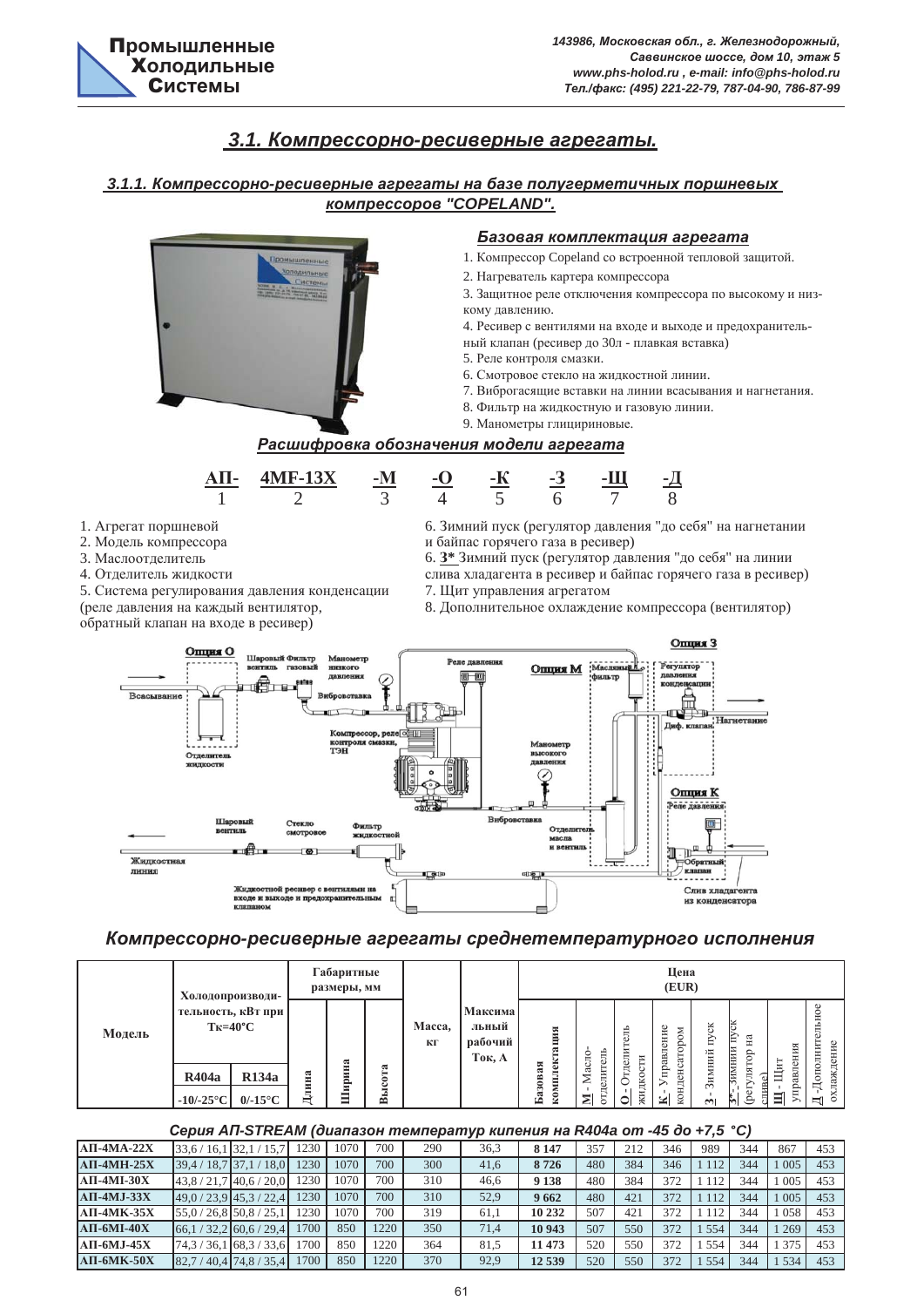

|                     | Холодопроизводи-                                                                                               |       | Габаритные<br>размеры, мм |            |              |                                       |                                         |                           |                                   | Цена<br>(EUR)                        |                          |                                                                            |                        |                                                 |
|---------------------|----------------------------------------------------------------------------------------------------------------|-------|---------------------------|------------|--------------|---------------------------------------|-----------------------------------------|---------------------------|-----------------------------------|--------------------------------------|--------------------------|----------------------------------------------------------------------------|------------------------|-------------------------------------------------|
| Модель              | тельность, кВт при<br>$T_{K=40^{\circ}C}$<br><b>R134a</b><br><b>R404a</b><br>$-10/-25$ °C<br>$0/-15^{\circ}$ C | Длина | ಷ<br>Ξ<br>щон<br>Ξ        | ысота<br>☎ | Macca,<br>КГ | Максима<br>льный<br>рабочий<br>Ток, А | мплектация<br>Базовая<br>$\overline{8}$ | отделитель<br>Масло-<br>⊠ | Отделитель<br>жидкости<br>$\circ$ | Управление<br>атором<br>конденс<br>⊻ | пуск<br>Зимний<br>$\sim$ | Be)<br>CJIH<br>ن<br>Ξ<br>йμ<br>dorgrr.<br>Austrad<br>Зимн<br>$\frac{1}{2}$ | управления<br>Щит<br>目 | $\circ$<br>-Дополнитель<br>охлаждение<br>$\Box$ |
|                     | Серия АП-DISCUS (диапазон температур кипения на R404a от -45 до +7,5 °С)                                       |       |                           |            |              |                                       |                                         |                           |                                   |                                      |                          |                                                                            |                        |                                                 |
|                     | AII-D8DH-500X 83,8 / 41,2 76,4 / 37,2                                                                          | 1800  | 850                       | 1500       | 490          | 91                                    | 14722                                   | 549                       | 417                               | 423                                  | 554                      | 344                                                                        | 2 1 9 5                | 453                                             |
| <b>АП-D8DJ-600Х</b> | $100/50.4$ 91.2/44.8                                                                                           | 1800  | 850                       | 1500       | 491          | 113                                   | 17 386                                  | 549                       | 417                               | 423                                  | 1 5 5 4                  | 344                                                                        | 2 1 9 5                | 453                                             |

|                                     | Серия AП-STANDARD (диапазон температур кипения на R404a от -35 до +7,5 °С) |                          |          |      |     |     |        |     |  |  |                                           |  |
|-------------------------------------|----------------------------------------------------------------------------|--------------------------|----------|------|-----|-----|--------|-----|--|--|-------------------------------------------|--|
| $\overline{AB-DSSJ-600X}$ 93.6/44.7 |                                                                            |                          | 1800 850 | 1500 | 506 | 107 | 15829  |     |  |  | 549   417   423   1554   344   2195   453 |  |
| АП-D8SJ-500X                        |                                                                            | $89.0 / 35.4$ 1800   850 |          | 1500 | 500 |     | 15 602 | 549 |  |  | $1417$   423   1554   344   1386   453    |  |

# Компрессорно-ресиверные агрегаты низкотемпературного исполнения

|        | Холодопроизводи-                                                                                                              |           | Габаритные<br>размеры, мм |                            |              |                                       |                                                                     |                                          |                                            | Цена<br>(EUR)                                                  |                        |                                                              |                                  |                                                                    |
|--------|-------------------------------------------------------------------------------------------------------------------------------|-----------|---------------------------|----------------------------|--------------|---------------------------------------|---------------------------------------------------------------------|------------------------------------------|--------------------------------------------|----------------------------------------------------------------|------------------------|--------------------------------------------------------------|----------------------------------|--------------------------------------------------------------------|
| Модель | тельность, кВт при<br>$T_{K=40^{\circ}C}$<br>R <sub>134</sub> a<br>R404a<br>$0/-15^{\circ}$ C<br>-10/-25 $\mathrm{^{\circ}C}$ | лина<br>Ħ | ಷ<br>Ξ<br>E,<br>Ξ<br>Ξ    | ಷ<br>⊨<br>১<br>ت<br>Ē<br>≃ | Macca,<br>КГ | Максима<br>льный<br>рабочий<br>Ток, А | ация<br>ѭ<br>ಠ<br>ಷ<br><b>a30B</b><br>≕<br>≥<br>S <sub>0</sub><br>F | Ę<br>Ė<br>O<br>делит<br>₹<br>⋝<br>5<br>⋝ | É<br>тдели<br>EЦ<br>жидкос<br>∽<br>$\circ$ | правление<br>$_{\rm N0}$<br>ಕಿ<br>⊢<br>ದ<br>конденс<br>⋋<br>≌। | čK<br>È<br>Зимний<br>m | ă<br>Ηã<br>⊨<br>имнии<br>≏<br>٥<br>'nЦ<br>ZШ<br>5<br>Ā<br>ŀ٩ | ИЯ<br>ĜН<br>Цит<br>авл<br>Ë<br>目 | льное<br>ОЛНИТ<br>Φ<br>$\mathbf{\underline{I}}$ -до.<br>охлаждение |

 $CepuAAT-STREAM (∂uanазон температур кипения на R404a от -50 do -5 °C)$ 

| $AII-4MF-13X$  | 15.5/8.4                  | 31.2<br>15.0          | 230  | 1070 | 700  | 288 | 30,8 | 7425    | 322 | 212 | 264 | 803 | 235 | 793 | 453 |
|----------------|---------------------------|-----------------------|------|------|------|-----|------|---------|-----|-----|-----|-----|-----|-----|-----|
| $ATI-4ML-15X$  | 19.3                      | $10.8$ 37.0 /<br>18,3 | 230  | 1070 | 700  | 296 | 35,4 | 7634    | 344 | 228 | 264 | 803 | 235 | 867 | 453 |
| $AII-4MM-20X$  | $21,6 / 12,3$ 40.6 / 20,3 |                       | 230  | 1070 | 700  | 306 | 39,0 | 8 1 1 5 | 344 | 384 | 346 | 809 | 344 | 005 | 453 |
| $ATI-4MT-22X$  | 24.2                      | $13.9$ 46.2 / 23.1    | '230 | 1070 | 700  | 306 | 44.4 | 8 5 6 4 | 357 | 384 | 346 | 989 | 344 | 005 | 453 |
| $AII-4MU-25X$  | 26.7                      | 51,4/25.5             | 230  | 1070 | 700  | 320 | 51,9 | 9 201   | 359 | 384 | 346 | 989 | 344 | 005 | 453 |
| $AII$ -6MM-30X | 32.3/                     | $18,5$ 61,4 / 30,6    | 1700 | 850  | 220  | 349 | 59,7 | 10 277  | 480 | 421 | 346 | 989 | 344 | 058 | 453 |
| $AII-6MT-35X$  | 36.5/                     | $20.8$ 68.9 / 34.6    | .700 | 850  | 1220 | 355 | 67.3 | 11 232  | 480 | 421 | 346 | 989 | 344 | 269 | 453 |
| $AII-6MU-40X$  | $40.6 / 22.9$ 76.1        | '35.4                 | 1700 | 850  | 1220 | 359 | 75.8 | 11935   | 480 | 528 | 372 |     | 344 | 269 | 453 |

 $CepuA$  *AΠ-DISCUS (диапазон температур кипения на R404a om -50 до -5 °С)* 

| $\text{AII-D8DL-370X}$ $\left[42,0/23,6\right]78,3/38,5$ 1800   850                     |                                                                                                       |  |  |  | 1500 | 483 | 58.5 | 14 035 |  |  |  |  |  | 549 417 423 1554 344 1386 453 |     |
|-----------------------------------------------------------------------------------------|-------------------------------------------------------------------------------------------------------|--|--|--|------|-----|------|--------|--|--|--|--|--|-------------------------------|-----|
| <b>AII-D8DT-450X</b> $\begin{bmatrix} 50.5/29.5 & 93.1/46.8 & 1800 & 850 \end{bmatrix}$ |                                                                                                       |  |  |  | 1500 | 495 | 69.0 | 17014  |  |  |  |  |  |                               | 453 |
|                                                                                         | 549 417 423 1554 344 1386<br>Серия АП-STANDARD (диапазон температур кипения на R404a от -45 до -5 °С) |  |  |  |      |     |      |        |  |  |  |  |  |                               |     |

| <b>AII-D8SJ-450X</b> | -44<br>ر. رے<br>᠇., | $\circ$<br>$U^{4}$<br>т. с<br>. . | 1800 | 850 | 500<br>.JUU | 495 | 90.8 | $\bullet$ = $\bullet$ $\bullet$<br>∸ | 549 | $\sim$<br>「∸ | ħД | -44 | 386 | т. |
|----------------------|---------------------|-----------------------------------|------|-----|-------------|-----|------|--------------------------------------|-----|--------------|----|-----|-----|----|
|                      |                     |                                   |      |     |             |     |      |                                      |     |              |    |     |     |    |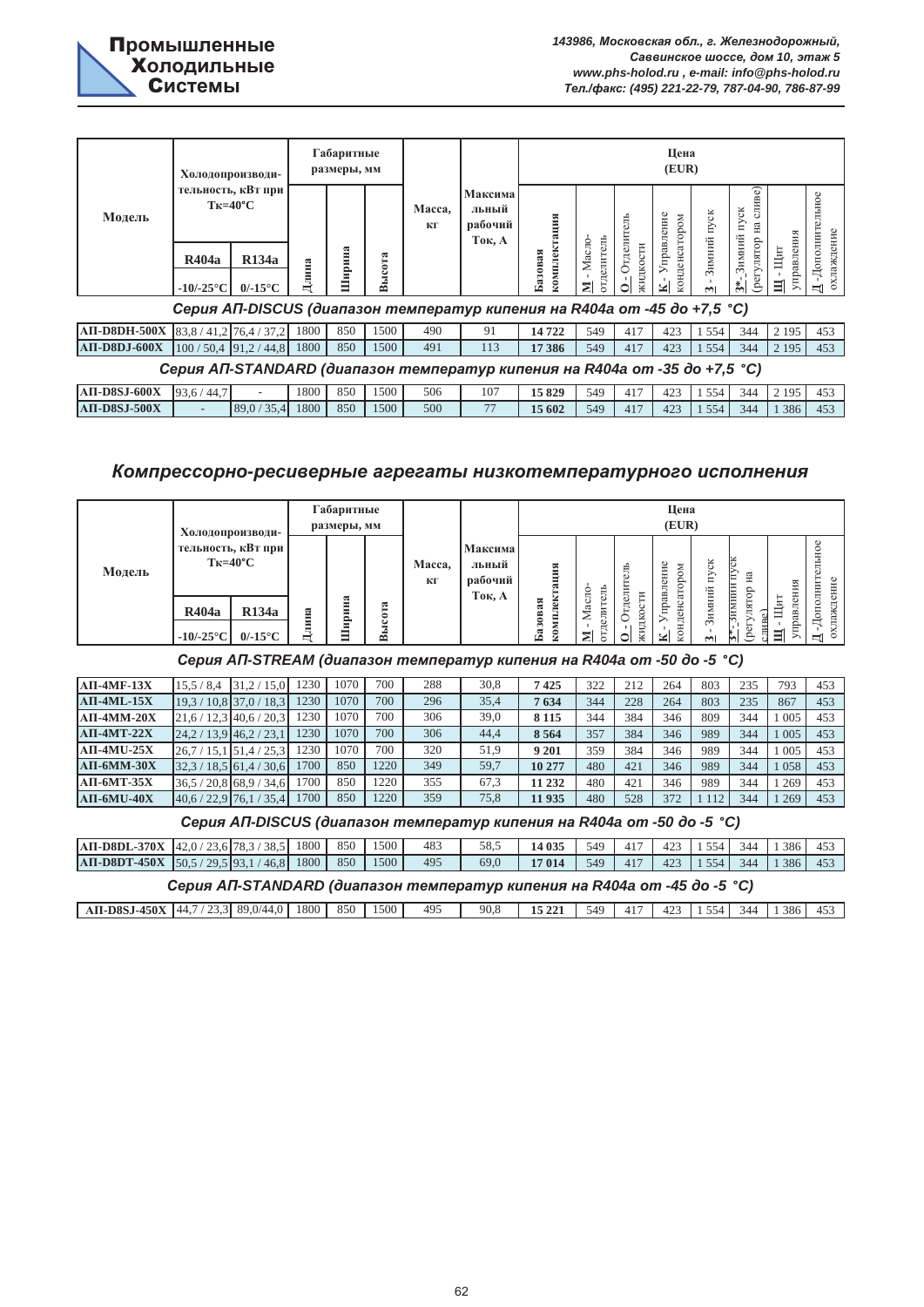

#### **3.1.2.1. Компрессорно-ресиверные агрегаты на базе полугерметичных поршневых**  $$



|                                                                                                  |                                                                                                                                                                                                                                                                                                  | Обозначение моделей                                                                                                          |                        |                                                                                                                                                                |                                                                                                                                                       |                                                                    |                                                                                 |                                           |
|--------------------------------------------------------------------------------------------------|--------------------------------------------------------------------------------------------------------------------------------------------------------------------------------------------------------------------------------------------------------------------------------------------------|------------------------------------------------------------------------------------------------------------------------------|------------------------|----------------------------------------------------------------------------------------------------------------------------------------------------------------|-------------------------------------------------------------------------------------------------------------------------------------------------------|--------------------------------------------------------------------|---------------------------------------------------------------------------------|-------------------------------------------|
| АΠ                                                                                               | HGX12P / 75-4S                                                                                                                                                                                                                                                                                   | M                                                                                                                            |                        |                                                                                                                                                                | 3                                                                                                                                                     |                                                                    | F                                                                               |                                           |
| поршневого<br>«Bock»<br>ඝ<br>ιÓ<br>полугерметичного<br>kowubeccoba<br>오<br>ㅎ<br>Àгр <del>і</del> | ੨<br>обозначает<br>работ<br>двигатель<br>CM3)<br>≃<br><b>USCOM</b><br>указанное<br>диапазон<br>Macho<br>цилиндров,<br>значении<br>марки компрессора<br>увеличенный<br><b>Filmin</b><br>cepus <sub>P</sub><br><b>CMHT</b><br>(расширенный<br>(Число,<br>oбo<br>are Hour<br>объем<br>$\Omega$<br>S | смотровой<br>вентиль)<br>маслоотделения<br>линия<br>(маслоотделитель,<br>запорный<br>Macna<br>Система<br>возврата<br>глазок, | жидкости<br>Этделитель | нa<br>давления конденсации (реле<br>обратный клапан<br>регулирования<br>каждый<br>ресивер)<br>옆<br>давления<br>$\bf{m}$<br>входе<br>Система<br>٠<br>вентилятор | среды<br>низкой<br>клапан)<br>себя<br>окружающей<br>запуска при<br>q<br>дифференциальный<br>давления<br>E<br>E<br>ewneparype<br>dorkuvlad)<br>Система | охлаждение<br>(вентилятор)<br><b>Дополнительное</b><br>компрессора | <u>цилиндров)</u><br>троизводительности<br>Регулировка<br>блок<br>один (<br>œн) | <b>TOM</b><br>arpera<br>управления<br>Щит |

#### $M$ одели "HG" (Hermetic GAS-cooled)

| Модель             | Диапазон<br>температур     | Холодопроизводительность<br>при Ткон=+40 $^{\circ}$ С<br>(кВт) |                         |      | Габаритные размеры<br>(MM) |      | Масса брутто Макс. раб ток |            | Цена     |
|--------------------|----------------------------|----------------------------------------------------------------|-------------------------|------|----------------------------|------|----------------------------|------------|----------|
|                    | кипения на R-22<br>$(^0C)$ | $R-22$                                                         | R-404A                  |      |                            |      | (KF)                       | 3/380V (A) | (EUR)    |
|                    |                            | $-10$ / $-35$ <sup>o</sup> C                                   | $-10$ / $-35^{\circ}$ C | ДЛ.  | шир.                       | выс. |                            |            |          |
| АП-НGX12Р / 60-4S  | от 12.5 до -35             | 2.60 / 0.48                                                    | 3.34/0.88               | 950  | 700                        | 900  | 105                        | 6,8        | 2641     |
| АП-НGX12Р / 75-4   | от -5 до -35               | 3.24 / 0.60                                                    | 3.61 / 1.02             | 950  | 700                        | 900  | 107                        | 8          | 2570     |
| АП-НGX12P / 75-4S  | от 12.5 до -35             | 3.24 / 0.60                                                    | 3.61 / 1.02             | 950  | 700                        | 900  | 107                        | 8          | 2664     |
| АП-НGX12Р / 90-4   | от -5 до -35               | 3.86 / 0.71                                                    | 4.20 / 1.16             | 950  | 700                        | 900  | 111                        | 8,8        | 2661     |
| АП-НGX12Р / 90-4S  | от 12,5 до -35             | 3.86 / 0.71                                                    | 4.20 / 1.16             | 950  | 700                        | 900  | 111                        | 8,8        | 2725     |
| АП-НGX12Р / 110-4  | от -5 до -35               | 4.54 / 0.84                                                    | 5.04 / 1.47             | 950  | 700                        | 900  | 128                        | 10,6       | 2731     |
| АП-НGX12Р / 110-4S | от 12,5 до -35             | 4.54 / 0.84                                                    | 5.04 / 1.47             | 950  | 700                        | 900  | 128                        | 10,6       | 2805     |
| АП-НGX22Р / 125-4  | от -5 до -35               | 5.34/0.98                                                      | 5.95/1.64               | 950  | 700                        | 900  | 130                        | 10.9       | 3 2 2 9  |
| АП-НGX22P / 125-4S | от 12.5 до -35             | 5.34/0.98                                                      | 5.95/1.64               | 950  | 700                        | 900  | 130                        | 10.9       | 3 407    |
| АП-НGX22P / 160-4  | от -5 до -35               | 6.60 / 1.21                                                    | 7.28 / 2.06             | 950  | 700                        | 900  | 133                        | 12,8       | 3 3 0 3  |
| АП-НGX22P / 160-4S | от 12.5 до -35             | 6.60 / 1.21                                                    | 7.28 / 2.06             | 950  | 700                        | 900  | 133                        | 12.8       | 3 4 3 6  |
| АП-НGX22P / 190-4  | от -5 до -35               | 7.98 / 1.47                                                    | 8.83 / 2.62             | 950  | 700                        | 900  | 135                        | 16.1       | 3 3 8 7  |
| АП-НGX22Р / 190-4S | от 12,5 до -35             | 7.98 / 1.47                                                    | 8.83 / 2.62             | 950  | 700                        | 900  | 135                        | 16,1       | 3 4 8 4  |
| АП-НGX34P / 215-4  | от -5 до -35               | 9.09 / 1.67                                                    | 9.33 / 2.45             | 950  | 700                        | 900  | 139                        | 18,1       | 3 3 2 1  |
| АП-НGХ34Р / 215-4S | от 12,5 до -35             | 9.09 / 1.67                                                    | 9.33 / 2.45             | 950  | 700                        | 900  | 139                        | 18,1       | 3511     |
| АП-НGХ34Р / 255-4  | от -5 до -35               | 10.69 / 1.97                                                   | 11.42 / 3.24            | 950  | 700                        | 900  | 145                        | 21,8       | 3 3 7 4  |
| АП-НGX34P / 255-4S | от 12.5 до -35             | 10.69 / 1.97                                                   | 11.42 / 3.24            | 950  | 700                        | 900  | 145                        | 21.8       | 3583     |
| АП-НGХ34Р / 315-4  | от -5 до -35               | 13.19 / 2.43                                                   | 14.23 / 3.97            | 950  | 700                        | 900  | 149                        | 26,5       | 3733     |
| АП-НGX34P / 315-4S | от 12.5 до -35             | 13.19 / 2.43                                                   | 14.23 / 3.97            | 950  | 700                        | 900  | 149                        | 26.5       | 3882     |
| АП-НGХ34Р / 380-4  | от -5 до -35               | 15.97 / 2.94                                                   | 17.44 / 5.10            | 950  | 700                        | 900  | 151                        | 32.4       | 4 0 3 3  |
| АП-НGX34P / 380-4S | от 12,5 до -35             | 15.97 / 2.94                                                   | 17.44 / 5.10            | 950  | 700                        | 900  | 151                        | 32,4       | 4 3 4 3  |
| AII-HGX4 / 465-4   | от-5 до -35                | 22.65 / 5.38                                                   | 21.49 / 6.18            | 1600 | 800                        | 1780 | 250                        | 27         | 6 041    |
| АП-НGX4 / 465-4S   | от 12,5 до -35             | 22.65 / 5.38                                                   | 21.49 / 6.18            | 1600 | 800                        | 1780 | 250                        | 27         | 6 250    |
| АП-НGX4 / 555-4    | от -5 до -35               | 26.95 / 6.41                                                   | 26.28 / 7.48            | 1600 | 800                        | 1780 | 250                        | 34         | 6 1 6 4  |
| АП-НGX4 / 555-4S   | от 12.5 до -35             | 26.95 / 6.41                                                   | 26.28 / 7.48            | 1600 | 800                        | 1780 | 250                        | 34         | 6430     |
| АП-НGX4 / 650-4    | от -5 до -35               | 31.63 / 7.52                                                   | 31.23 / 9.21            | 1600 | 800                        | 1780 | 255                        | 34         | 6613     |
| АП-НGX4 / 650-4S   | от 12.5 до -35             | 31.63 / 7.52                                                   | 31.23 / 9.21            | 1600 | 800                        | 1780 | 255                        | 34         | 6952     |
| АП-НGX5 / 725-4    | от -5 до -35               | 35.21 / 8.37                                                   | 32.54 / 8.19            | 1600 | 800                        | 1780 | 265                        | 37         | 7798     |
| АП-НGX5 / 725-4S   | от 12,5 до -35             | 35.21 / 8.37                                                   | 32.54 / 8.19            | 1600 | 800                        | 1780 | 265                        | 37         | 7750     |
| AII-HGX5 / 830-4   | от -5 до -35               | 40.42 / 9.61                                                   | 37.31 / 9.85            | 1600 | 800                        | 1780 | 274                        | 49         | $\bf{0}$ |
| АП-НGX5 / 830-4S   | от 12,5 до -35             | 40.42 / 9.61                                                   | 37.31 / 9.85            | 1600 | 800                        | 1780 | 274                        | 49         | 8 2 1 0  |
| AII-HGX5 / 945-4   | от -5 до -35               | 45.99 / 10.93                                                  | 43.55 / 12.62           | 1600 | 800                        | 1780 | 285                        | 49         | 8 2 4 9  |
| АП-НGX5 / 945-4S   | от 12,5 до -35             | 45.99 / 10.93                                                  | 43.55 / 12.62           | 1600 | 800                        | 1780 | 285                        | 49         | 8935     |
| АП-НGX6 / 1080-4   | от -5 до -35               | 51.98 / 12.35                                                  | 50.70 / 14.2            | 1700 | 900                        | 1750 | 289                        | 57         | 8972     |
| АП-НGX6 / 1080-4S  | от 12.5 до -35             | 51.98 / 12.35                                                  | 50.70 / 14.2            | 1700 | 900                        | 1750 | 289                        | 57         | 9731     |
| АП-НGX6 / 1240-4   | от -5 до -35               | 59.67 / 14.18                                                  | 58.44 / 16.93           | 1700 | 900                        | 1750 | 291                        | 71         | 9706     |
| АП-НGX6 / 1240-4S  | от 12.5 до -35             | 59.67 / 14.18                                                  | 58.44 / 16.93           | 1700 | 900                        | 1750 | 291                        | 71         | 9828     |
| АП-НGX6 / 1410-4   | от -5 до -35               | 67.89 / 16.13                                                  | 65.32 / 19.85           | 1700 | 900                        | 1750 | 299                        | 71         | 10 053   |
| АП-НGX6 / 1410-4S  | от 12,5 до -35             | 67.89 / 16.13                                                  | 65.32 / 19.85           | 1700 | 900                        | 1750 | 299                        | 71         | 10 527   |
| АП-НGX7 / 1620-4   | от -5 до -35               | 72.25 / 20.97                                                  | 73.74 / 20.23           | 1700 | 900                        | 1750 | 380                        | 83         | 11 428   |
| АП-НGX7 / 1620-4S  | от 12,5 до -35             | 72.25 / 20.97                                                  | 73.74 / 20.23           | 1700 | 900                        | 1750 | 380                        | 83         | 12 30 6  |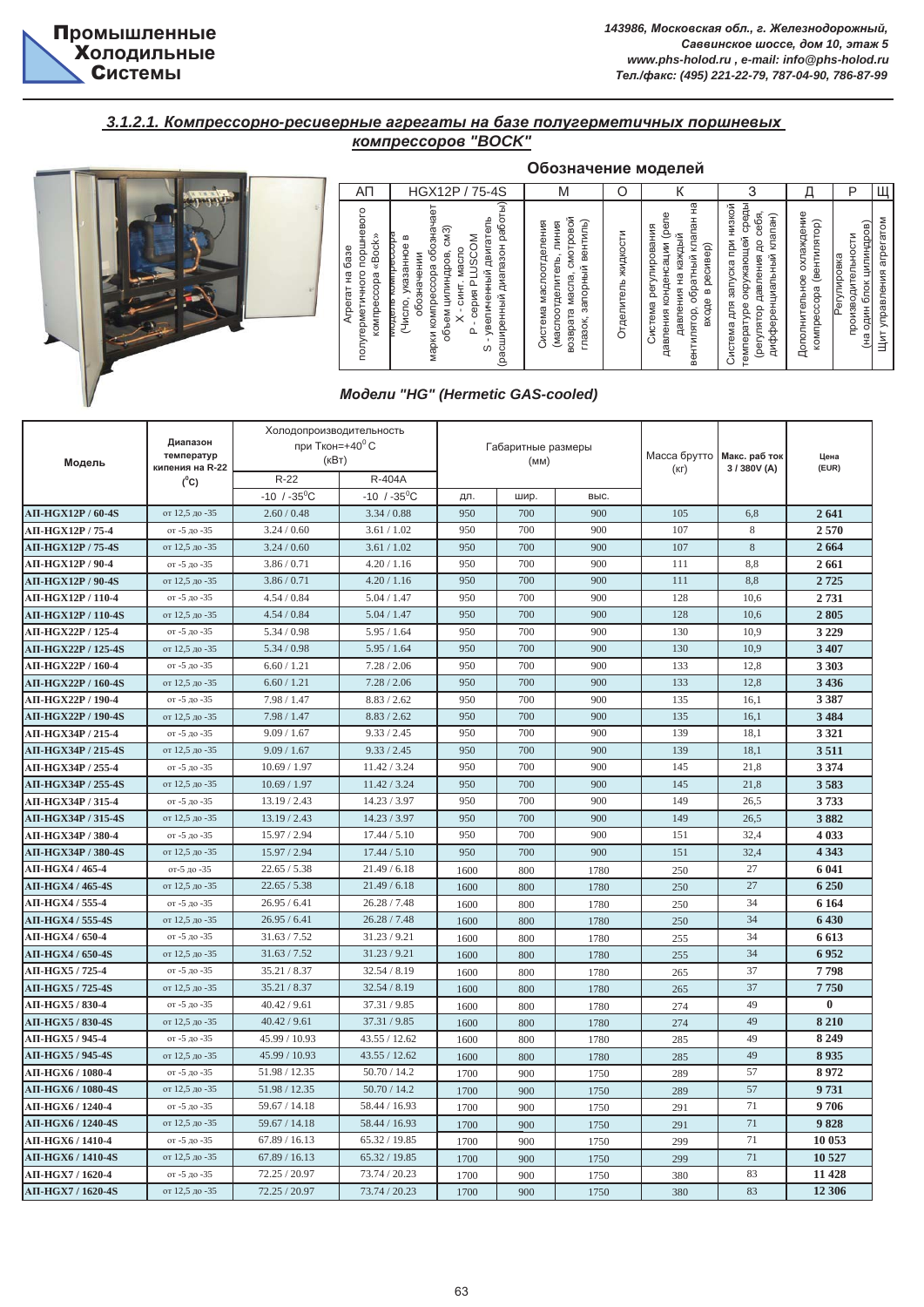| Модель            | Диапазон<br>температур<br>кипения на R-22 | Холодопроизводительность<br>при Ткон=+40 $\mathrm{^0 C}$<br>(KBT) |                              |      | Габаритные размеры<br>(MM) |      | Масса брутто Макс. раб ток<br>(KF) | 3/380V(A) | Цена<br>(EUR) |
|-------------------|-------------------------------------------|-------------------------------------------------------------------|------------------------------|------|----------------------------|------|------------------------------------|-----------|---------------|
|                   | $(^0C)$                                   | $R-22$                                                            | R-404A                       |      |                            |      |                                    |           |               |
|                   |                                           | $-10$ / $-35$ <sup>o</sup> C                                      | $-10$ / $-35$ <sup>o</sup> C | ДЛ.  | шир.                       | выс. |                                    |           |               |
| AП-НGX7 / 1860-4  | от -5 до -35                              | 82.94 / 24.07                                                     | 82.51 / 23.54                | 1700 | 900                        | 1750 | 365                                | 98        | 11 980        |
| АП-НGX7 / 1860-4S | от 12,5 до -35                            | 82.94 / 24.07                                                     | 82.51/23.54                  | 1700 | 900                        | 1750 | 365                                | 98        | 12 5 29       |
| АП-НGX7 / 2110-4  | от -5 до -35                              | 94.36 / 27.38                                                     | 93.28 / 27.67                | 1700 | 900                        | 1750 | 380                                | 115       | 12836         |
| АП-НGX7 / 2110-4S | от 12,5 до -35                            | 94.36 / 27.38                                                     | 93.28 / 27.67                | 1700 | 900                        | 1750 | 380                                | 115       | 14821         |
| AП-НGX8 / 2470-4S | от 12,5 до -35                            | 105.60 / 29.12                                                    | 112.06 / 31.00               | 1800 | 900                        | 1750 | 587                                | 155       | 17988         |
| АП-НGX8 / 2830-4  | от -5 до -35                              | 121.22/33.43                                                      | 127.31 / 36.75               | 1800 | 900                        | 1750 | 598                                | 170       | 16869         |
| АП-НGX8 / 2830-4S | от 12,5 до -35                            | 121.22 / 33.43                                                    | 127.31 / 36.75               | 1800 | 900                        | 1750 | 598                                | 170       | 18 6 65       |
| АП-НGX8 / 3220-4  | от -5 до -35                              | 137.92 / 38.03                                                    | 141.02/42.78                 | 1800 | 900                        | 1750 | 610                                | 170       | 18 347        |
| AП-HGX8 / 3220-4S | от 12,5 до -35                            | 137.92 / 38.03                                                    | 141.02 / 42.78               | 1800 | 900                        | 1750 | 610                                | 170       | 20 053        |

## *Ɇɨɞɟɥɢ "HA" (Hermetic Air-cooled)*

| Модель            | Диапазон<br>температур<br>кипения на R-22 | Холодопроизводительность<br>при Ткон=+40 $^{\circ}$ С<br>(кВт) |                           |      | Габаритные размеры<br>(MM) |      | Масса брутто<br>(KF) | Макс. раб ток<br>3/380V(A) | Цена<br>(EUR) |
|-------------------|-------------------------------------------|----------------------------------------------------------------|---------------------------|------|----------------------------|------|----------------------|----------------------------|---------------|
|                   | $(^0C)$                                   | $R-22$                                                         | R-404A                    |      |                            |      |                      |                            |               |
|                   |                                           | $-25$ / $-35$ <sup>0</sup> C                                   | $-25/ -35$ <sup>0</sup> C | ДЛ.  | шир.                       | выс. |                      |                            |               |
| АП-НАХ12Р / 60-4  | от -20 до -40                             | 1.24 / 0.67                                                    | 1.54/0.64                 | 950  | 700                        | 900  | 109                  | 5,5                        | 3523          |
| АП-НАХ12Р / 75-4  | от -20 до -40                             | 1.54/0.84                                                      | 1.91/0.79                 | 950  | 700                        | 900  | 112                  | 5,9                        | 2960          |
| АП-НАХ12Р / 90-4  | от -20 до -40                             | 1.83 / 1.00                                                    | 2.23/0.89                 | 950  | 700                        | 900  | 116                  | 6.6                        | 2985          |
| АП-НАХ12Р / 110-4 | от -20 до -40                             | 2.15/1.17                                                      | 2.73/1.16                 | 950  | 700                        | 900  | 128                  | 6.9                        | 3 0 5 5       |
| АП-НАХ22Р / 125-4 | от -20 до -40                             | 2.62 / 1.43                                                    | 3.16 / 1.38               | 950  | 700                        | 900  | 130                  | 7,1                        | 3528          |
| АП-НАХ22Р / 160-4 | от -20 до -40                             | 3.24 / 1.76                                                    | 3.90 / 2.31               | 950  | 700                        | 900  | 133                  | 8,2                        | 3601          |
| АП-НАХ22Р / 190-4 | от -20 до -40                             | 3.92 / 2.13                                                    | 4.72 / 2.80               | 950  | 700                        | 900  | 135                  | 9                          | 3743          |
| АП-НАХЗ4Р / 215-4 | от -20 до -40                             | 4.46 / 2.43                                                    | 5.37/3.19                 | 950  | 700                        | 900  | 139                  | 10.9                       | 3721          |
| АП-НАХЗ4Р / 255-4 | от -20 до -40                             | 5.24 / 2.85                                                    | 6.32 / 3.75               | 950  | 700                        | 900  | 145                  | 12,5                       | 3764          |
| АП-НАХЗ4Р / 315-4 | от -20 до -40                             | 6.47 / 3.52                                                    | 7.80 / 4.63               | 950  | 700                        | 900  | 149                  | 16.2                       | 4 2 9 4       |
| АП-НАХЗ4Р / 380-4 | от -20 до -40                             | 7.83 / 4.26                                                    | 9.44 / 5.60               | 950  | 700                        | 900  | 151                  | 18,9                       | 4509          |
| АП-НАХ4 / 465-4   | от -20 до -40                             | 11.37 / 6.23                                                   | 12.43 / 7.38              | 1600 | 800                        | 1750 | 250                  | 21                         | 6 2 3 1       |
| АП-НАХ4 / 555-4   | от -20 до -40                             | 13.53 / 7.42                                                   | 14.68 / 8.77              | 1600 | 800                        | 1750 | 250                  | 26                         | 6457          |
| АП-НАХ4 / 650-4   | от -20 до -40                             | 15.87 / 8.71                                                   | 16.82 / 10.11             | 1600 | 800                        | 1750 | 255                  | 26                         | 6876          |
| АП-НАХ5 / 725-4   | от -20 до -40                             | 17.69 / 9.72                                                   | 17.91 / 10.44             | 1600 | 800                        | 1750 | 265                  | 26                         | 8 1 0 2       |
| $ATI-HAX5/830-4$  | от -20 до -40                             | 20.25 / 11.12                                                  | 20.28 / 11.88             | 1600 | 800                        | 1750 | 274                  | 26                         | 8 1 29        |
| АП-НАХ5 / 945-4   | от -20 до -40                             | 23.00 / 12.64                                                  | $-/13.80$                 | 1600 | 800                        | 1750 | 285                  | 26                         | 8 8 4 4       |
| АП-НАХ6 / 1080-4  | от -20 до -40                             | 26.01 / 14.31                                                  | 28.07 / 16.54             | 1700 | 900                        | 1750 | 289                  | 31                         | 9 3 7 3       |
| АП-НАХ6 / 1240-4  | от -20 до -40                             | 29.85 / 16.40                                                  | $- / 19.08$               | 1700 | 900                        | 1750 | 291                  | 31                         | 9706          |
| АП-НАХ6 / 1410-4  | от -30 до -40                             | $- / 18.60$                                                    | $-/21.16$                 | 1700 | 900                        | 1750 | 380                  | 31                         | 10 489        |

# *Модели "HGZ" (Two-stage)*

| Модель                 | Диапазон<br>температур<br>кипения на R-22 | Холодопроизводительность<br>при Ткон=+40 $\rm ^{0}$ С<br>(KBT) |                       | Габаритные размеры<br>(MM) |      | Масса брутто Макс. раб ток<br>$(K \Gamma)$ | 3/380V(A) | Цена<br>(EUR) |        |
|------------------------|-------------------------------------------|----------------------------------------------------------------|-----------------------|----------------------------|------|--------------------------------------------|-----------|---------------|--------|
|                        | (°C)                                      | $R-22$                                                         | R-404A                |                            |      |                                            |           |               |        |
|                        |                                           | $-35$ / $-55$ <sup>0</sup> C                                   | $-35 / -55^{\circ}$ C | ДΠ.                        | шир. | BЫC.                                       |           |               |        |
| <b>АП-НGXZ7/1860-4</b> | от -30 до -60                             | 27.2 / 10.1                                                    | 31,4/13,2             | 1700                       | 900  | 1750                                       | 365       | 55            | 19785  |
| <b>АП-HGXZ7/2110-4</b> | от -30 до -60                             | 30.9 / 11.5                                                    | 35,7/15,0             | 1700                       | 900  | 1750                                       | 380       | 65            | 20 597 |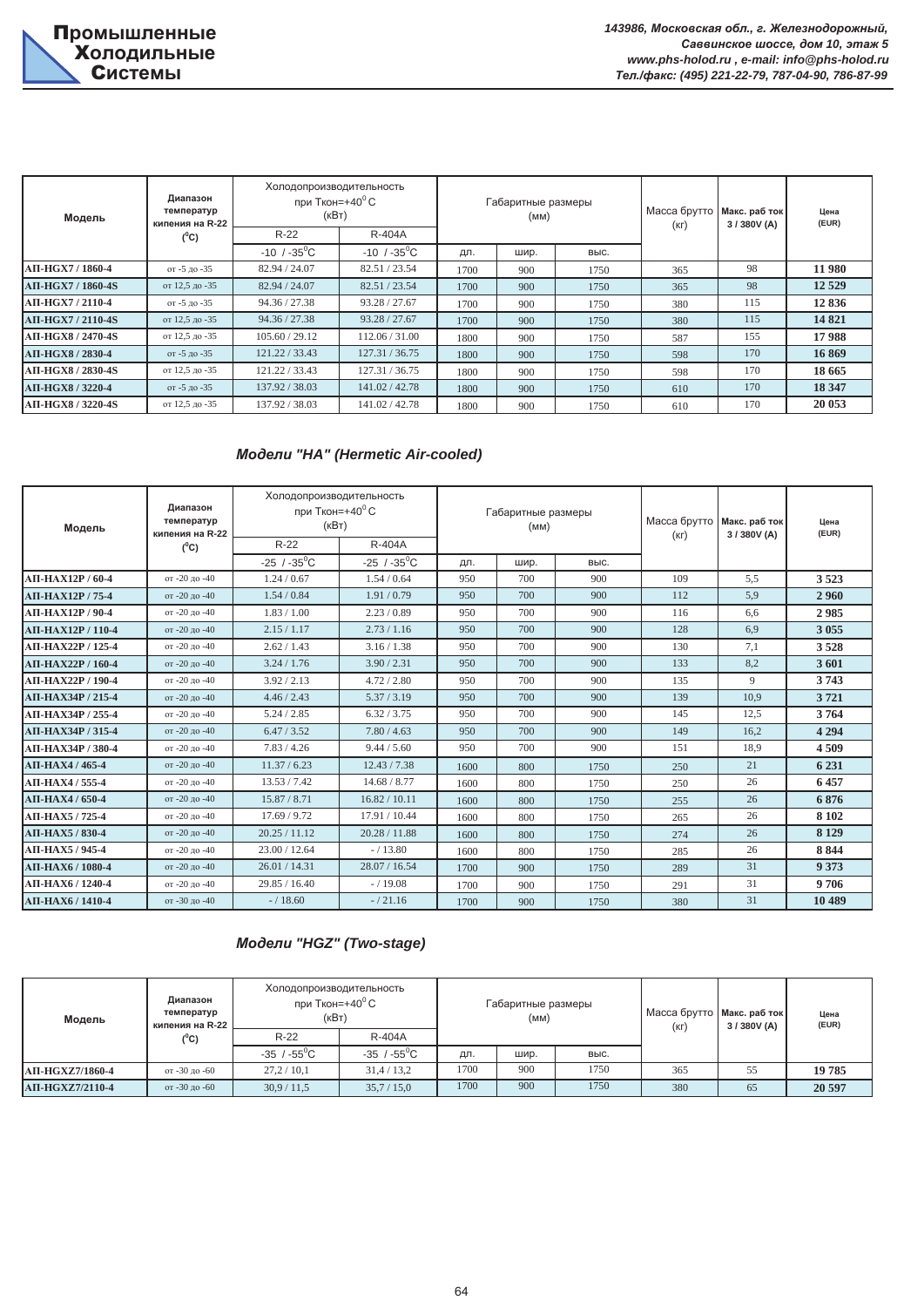

#### $B$  базовую комплектацию агрегата входят следующие основные компоненты:

Компрессор ВОСК со встроенной тепловой защитой МР10 (для HG8 со встроенным блоком защиты BCM 2000) Система экономайзера (Только для HGZX7)

Нагреватель картера компрессора

Защитное сдвоенное реле отключения компрессора по низкому и высокому давлению

Ресивер с вентилями на входе и на выходе и предохранительный клапан (ресивер до 24л - плавкая вставка)

Маслонасос

Реле контроля смазки FD 113

Смотровое стекло на жидкостной магистрали

Виброгасящие вставки на линии всасывания и нагнетания

Фильтр на жидкостную линию

Фильтр на газовую линию

Манометры глицериновые

### $\Lambda$ ополнительные опции к агрегатам:

| Агрегаты              |     |          |     |                |                          | Цена<br>(EUR)            |                          |             |           |
|-----------------------|-----|----------|-----|----------------|--------------------------|--------------------------|--------------------------|-------------|-----------|
|                       | M   | $\Omega$ | К   | 3              | $3*$                     | Д                        | $P**$                    | Ш без вент. | Ш с вент. |
| <b>AII-HGX/HAX12P</b> | 216 | 96       | 91  | $\blacksquare$ | 177                      | 425                      | $\overline{\phantom{a}}$ | 450         | 450       |
| <b>АП-НGX/НАХ22Р</b>  | 239 | 140      | 128 | 632            | 177                      | 425                      |                          | 450         | 450       |
| <b>AII-HGX/HAX34P</b> | 239 | 140      | 128 | 632            | 177                      | 425                      | 662                      | 485         | 543       |
| <b>AII-HGX/HAX4</b>   | 276 | 147      | 305 | 676            | 182                      | 425                      | 662                      | 832         | 1005      |
| <b>AII-HGX/HAX5</b>   | 375 | 216      | 504 | 859            | 290                      | 425                      | 662                      | 1109        | 1190      |
| <b>AII-HGX/HAX6</b>   | 394 | 363      | 604 | 1334           | 290                      | 425                      | 662                      | 1282        | 1386      |
| $AII-HGX7$            | 549 | 363      | 799 | 1580           | 290                      | 425                      | $X*556 + 254$            | 1906        | 2021      |
| $ATI-HGX8$            | 549 | 417      | 799 | 1580           | ٠                        | 425                      | $X*556 + 254$            | 2656        | 2772      |
| AII-HGXZ7             | 549 | 363      | 799 | 1580           | $\overline{\phantom{0}}$ | $\overline{\phantom{a}}$ | $\overline{\phantom{a}}$ | 1216        | 1322      |

\* - в данной опции используется регулятор давления "до себя", устанавливаемый после конденсатора (установка данного регулятора возможна, если конденсаторная и испарительная часть имеют соизмеримые объемы)

 $**$  - в данной опции X - количество ступеней регулировки производительности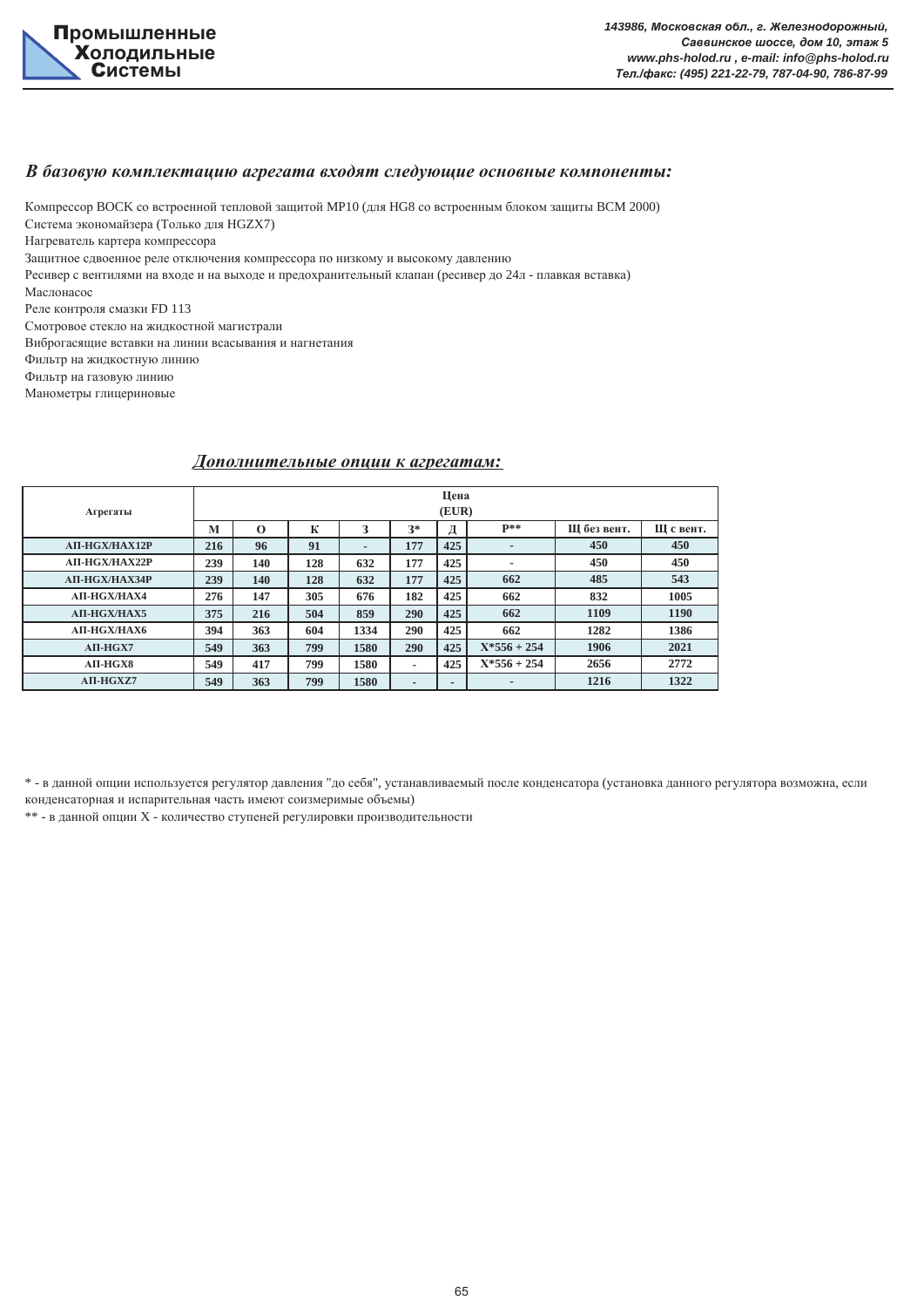

 $143986$ , Московская обл., г. Железнодорожный.  $Ca$ <sup>8</sup> 8 8 2 2 2 2 2 2 2 2 2 2 2 2 2 2 2 2 3 2 2 2 3 2 2 3 2 2 3 2 2 3 2 2 3 2 3 2 3 2 3 2 3 2 3 2 3 2 3 2 3 2 3 2 3 2 3 2 3 2 3 2 3 2 3 2 3 2 3 2 3 2 3 2 3 2 3 2 3 2 3 2 3 2 3 2 3 2 3 2 3 2 3 2 3 2 3 2 3 2 3 2 3 2 3 2 3 *www.phs-holod.ru , e-mail: info@phs-holod.ru Ɍɟɥ./ɮɚɤɫ: (495) 221-22-79, 787-04-90, 786-87-99*

## $3.1.2.2$ . Компрессорно-ресиверные агрегаты с компрессором "ВОСК" и встроенным **частотным регулятором.**







#### $C$  *компрессором Bock HGX34*

| Модель                     | 뙤<br>Ф<br>КNЦ<br>ᄆ | <b>Qo на R404a</b><br>при To=-10 <sup>0</sup> С,<br>$Tk=+40^{\circ}C.(kBT)$ |      | N на R404a при<br>$To = -10^{\circ}C$ . | $Tk=+40^0C.(kBT)$ | (Гц)  | Частота тока<br>питания. | Макс. раб<br><b>TOK</b><br>3/380V (A) | Macca<br>брутто<br>(кг) |     | (MM) | Габаритные размеры | Цена<br>(EUR) |
|----------------------------|--------------------|-----------------------------------------------------------------------------|------|-----------------------------------------|-------------------|-------|--------------------------|---------------------------------------|-------------------------|-----|------|--------------------|---------------|
|                            |                    | макс.                                                                       | мин. | макс.                                   | мин.              | макс. | мин.                     |                                       |                         | ДЛ. | шир. | выс.               |               |
| <b>АП-НGX34/255-4S ЕFC</b> | $+7/ -45$          | 15.48                                                                       | 6.07 | 6.74                                    | 2.32              | 70.00 | 25,00                    | 12.60                                 | 150                     | 950 | 700  | 900                | 4835          |
| <b>АП-НGX34/315-4S ЕFC</b> | $+7/ -45$          | 19.19                                                                       | 7,53 | 8.27                                    | 2,84              | 70.00 | 25,00                    | 16,30                                 | 154                     | 950 | 700  | 900                | 5 1 4 7       |
| <b>АП-НGX34/380-4S EFC</b> | $+7/ -45$          | 21.76                                                                       | 9.12 | 9,58                                    | 3,55              | 65,00 | 25,00                    | 18.70                                 | 156                     | 950 | 700  | 900                | 5 5 0 4       |

#### $C$  *<i>KOMПрессорОМ Bock HAX34*

| Модель             | ۰<br>Φ<br>Š<br>ᢐ<br>–<br>ᄇ | <b>Qo на R404a</b><br>при То=-35 <sup>0</sup> С,<br>$Tk=+40^{\circ}C.(kBT)$ |      | N на R404a при<br>To= $-35^{\circ}$ C. | $Tk=+40^0C.(kBT)$ | (Гц)  | Частота тока<br>питания, | Макс. раб<br>ток<br>3/380V (A) | <b>Macca</b><br>брутто<br>(кг) |     | Габаритные размеры !<br>(MM) |      | Цена<br>(EUR) |
|--------------------|----------------------------|-----------------------------------------------------------------------------|------|----------------------------------------|-------------------|-------|--------------------------|--------------------------------|--------------------------------|-----|------------------------------|------|---------------|
|                    |                            | макс.                                                                       | мин. | макс.                                  | мин.              | макс. | мин.                     |                                |                                | ДЛ. | шир.                         | выс. |               |
| АП-НАХЗ4/255-4 ЕГС | $-20/ - 50$                | 4.52                                                                        | 1.77 | 3,87                                   | 1,33              | 70.00 | 25,00                    | 7,20                           | 154                            | 950 | 700                          | 900  | 5 2 2 4       |
| АП-НАХЗ4/315-4 ЕГС | $-20/50$                   | 5.58                                                                        | 2.19 | 4.78                                   | 1,64              | 70.00 | 25,00                    | 9,40                           | 157                            | 950 | 700                          | 900  | 5761          |
| АП-НАХЗ4/380-4 ЕГС | $-20/ - 50$                | 6,30                                                                        | 2,65 | 5,36                                   | 1,99              | 65,00 | 25,00                    | 11,00                          | 160                            | 950 | 700                          | 900  | 6 0 7 2       |

## **В** базовую комплектацию агрегата входят следующие основные компоненты:

Компрессор ВОСК со встроенной тепловой защитой MP10.

Нагреватель картера компрессора.

Частотный регулятор с датчиком давления всасывания.

Защитное сдвоенное реле отключения компрессора по низкому и высокому давлению.

Ресивер с вентилями на входе и на выходе и плавкой вставкой.

Маслонасос.

Реле контроля смазки FD 113.

Отделитель жидкости (только для агрегатов на базе компрессоров серии НА).

Смотровое стекло на жидкостной магистрали.

Виброгасящие вставки на линии всасывания и нагнетания.

Фильтр на жидкостную линию.

Фильтр на газовую линию.

Манометры глицериновые.

### $\Lambda$ ополнительные опции к агрегатам

|              |     |     |     | Цена $(EUR)$ |      |             |
|--------------|-----|-----|-----|--------------|------|-------------|
| Агрегаты     | M   |     | К   |              | $2*$ | Ш без вент. |
| АП-НGХ34 ЕFC | 243 | 142 | 130 | 642          | 180  | 455         |
| АП-НАХ34 ЕFC | 243 |     | 130 | 642          | 180  | 455         |

\* - в данной опции используется регулятор давления "до себя", устанавливаемый после конденсатора (установка данного регулятора возможна, если конденсаторная и испарительная часть имеют соизмеримые объемы)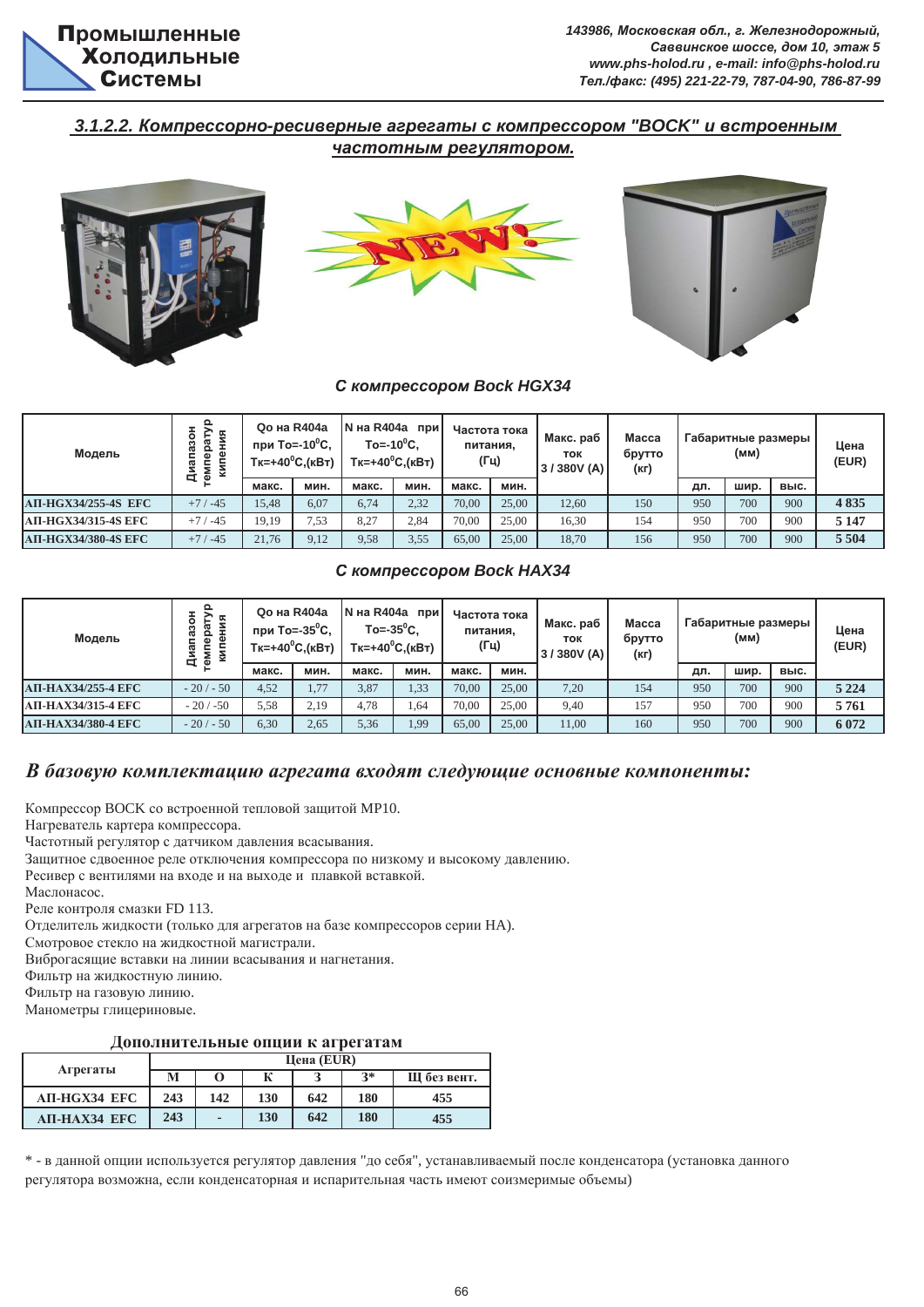

# **3.1.3. Компрессорно-ресиверные агрегаты на базе герметичных спиральных** *ccopoe "COPELAND".*

|         |                          |                                            |                                                                              |                    |                                                                                                                   |                     | Обозначение моделей                                                                                                                                    |                                                                                                                               |                                                      |                                |
|---------|--------------------------|--------------------------------------------|------------------------------------------------------------------------------|--------------------|-------------------------------------------------------------------------------------------------------------------|---------------------|--------------------------------------------------------------------------------------------------------------------------------------------------------|-------------------------------------------------------------------------------------------------------------------------------|------------------------------------------------------|--------------------------------|
|         |                          |                                            | $AC -$                                                                       | ZF18               | M                                                                                                                 | O                   | К                                                                                                                                                      | 3                                                                                                                             | A                                                    | Щ                              |
|         |                          |                                            | Агрегат на базе герметичного<br>спирального компрессора<br>«Copeland Scroll» | Модель компрессора | смотровой<br>запорный вентиль)<br>Система маслоотделения<br>(маслоотделитель, линия<br>возврата масла,<br>глазок, | Отделитель жидкости | вентилятор, обратный клапан<br>конденсации (реле<br>Система регулирования<br>давления на каждый<br>ресивер)<br>$\mathbf{m}$<br>входе<br>давления<br>РÃ | при низкой<br>ę<br>окружающей<br>себя, дифференциальный<br>среды (регулятор давления<br>для запуска<br>remneparype<br>Система | Компрессорно-конденсаторное<br>исполнение<br>клапан) | arperarom<br>управления<br>Цит |
|         | Диапазон                 | Серия AC-ZF<br>Холодопроизводительность    |                                                                              |                    |                                                                                                                   |                     |                                                                                                                                                        |                                                                                                                               |                                                      |                                |
| Модель  | температур<br>кипения на | при Ткон=+40 $\mathrm{^{\circ}C}$<br>(KBT) |                                                                              |                    | Габаритные размеры<br>(MM)                                                                                        |                     | Macca<br>брутто                                                                                                                                        | Макс. раб ток<br>3/380V (A)                                                                                                   | Цена<br>(EUR)                                        |                                |
|         | $(^0C)$                  | $R-22$                                     | R-404A                                                                       |                    |                                                                                                                   |                     | $(K \Gamma)$                                                                                                                                           |                                                                                                                               |                                                      |                                |
|         |                          | $-10$ / $-35^{\circ}$ C                    | $-10$ / $-35^{\circ}$ C                                                      | дл.                | шир.                                                                                                              | выс.                |                                                                                                                                                        |                                                                                                                               |                                                      |                                |
| AC-ZF09 | от 7 до -45              | 5,15/1,86                                  | 5,25/1,78                                                                    | 900                | 700                                                                                                               |                     | 850<br>45                                                                                                                                              | 6                                                                                                                             | 2520                                                 |                                |

|           |                                      | Серия AC-ZF                  |                                                                                              |      |      |      |                 |                            |               |
|-----------|--------------------------------------|------------------------------|----------------------------------------------------------------------------------------------|------|------|------|-----------------|----------------------------|---------------|
| Модель    | Диапазон<br>температур<br>кипения на |                              | Холодопроизводительность<br>при Ткон=+40 $\rm ^{0}$ C<br>Габаритные размеры<br>(KBT)<br>(MM) |      |      |      | Macca<br>брутто | Макс. раб ток<br>3/380V(A) | Цена<br>(EUR) |
|           | $(^0C)$                              | $R-22$                       | R-404A                                                                                       |      |      |      | (KL)            |                            |               |
|           |                                      | $-10$ / $-35$ <sup>o</sup> C | $-10$ / $-35$ <sup>o</sup> C                                                                 | дл.  | шир. | выс. |                 |                            |               |
| AC-ZF09   | от 7 до -45                          | 5,15/1,86                    | 5,25/1,78                                                                                    | 900  | 700  | 850  | 45              | 6                          | 2 5 2 0       |
| $AC-ZF11$ | от 7 до -45                          | 6,35/2,31                    | 6,50/2,25                                                                                    | 900  | 700  | 850  | 47              | $\overline{7}$             | 2659          |
| $AC-ZF13$ | от 7 до -45                          | 7,40/2,69                    | 7,65/2,54                                                                                    | 900  | 700  | 850  | 62              | 8                          | 2740          |
| $AC-ZF15$ | от 7 до -45                          | 9,05/3,30                    | 9,35/3,15                                                                                    | 900  | 700  | 850  | 64              | 10                         | 2908          |
| $AC-ZF18$ | от 7 до -45                          | 10.80 / 3.80                 | 11,25/3,85                                                                                   | 900  | 700  | 850  | 66              | 12                         | 3 0 4 0       |
| $AC-ZF24$ | от 7 до -45                          | 13,25/4,85                   | 13,75/4,75                                                                                   | 1000 | 600  | 900  | 150             | 16,1                       | 4 2 2 7       |
| $AC-ZF33$ | от 7 до -45                          | 18,30 / 6,20                 | 19,40/6,00                                                                                   | 1000 | 600  | 900  | 150             | 22,3                       | 4 6 23        |
| $AC-ZF40$ | от 7 до -45                          | 22,50/8,40                   | 23,60/8,05                                                                                   | 1000 | 600  | 900  | 165             | 25,1                       | 5 0 7 0       |
| $AC-ZF48$ | от 7 до -45                          | 25,90/9,25                   | 27.00 / 9.05                                                                                 | 1000 | 600  | 900  | 179             | 30,6                       | 5 4 3 1       |

#### *ɋɟɪɢɹ Ⱥɋ-ZF-KVE*

| Модель             | Диапазон<br>температур<br>кипения на | Холодопроизводительность<br>при Ткон=+40 $\mathrm{^0}$ С<br>(кВт) |                         |      | Габаритные размеры<br>(MM) |      | Macca<br>брутто | Макс. раб ток<br>3/380V(A) | Цена<br>(EUR) |
|--------------------|--------------------------------------|-------------------------------------------------------------------|-------------------------|------|----------------------------|------|-----------------|----------------------------|---------------|
|                    | $(^0C)$                              | $R-22$                                                            | R-404A                  |      |                            |      | $(K \Gamma)$    |                            |               |
|                    |                                      |                                                                   | $-10$ / $-35^{\circ}$ C | дл.  | шир.                       | BЫC. |                 |                            |               |
| <b>AC-ZF13 KVE</b> | от 7 до -45                          |                                                                   | 10,35/4,05              | 900  | 700                        | 850  | 72              | 8                          | 4 2 0 6       |
| <b>AC-ZF18 KVE</b> | от 7 до -45                          |                                                                   | 14,00/5,85              | 900  | 700                        | 850  | 76              | 12                         | 4944          |
| <b>AC-ZF24 KVE</b> | от 7 до -45                          |                                                                   | 17,6/7,15               | 1000 | 600                        | 900  | 160             | 16,1                       | 5905          |
| <b>AC-ZF33 KVE</b> | от 7 до -45                          |                                                                   | 24,2/9,75               | 1000 | 600                        | 900  | 160             | 22,3                       | 6656          |
| <b>AC-ZF40 KVE</b> | от 7 ло -45                          |                                                                   | 31,00 /11,85            | 1000 | 600                        | 900  | 175             | 25,1                       | 7460          |
| <b>AC-ZF48 KVE</b> | от 7 до -45                          |                                                                   | 34,5/14,6               | 1000 | 600                        | 900  | 189             | 30,6                       | 7887          |

### *ɋɟɪɢɹ Ⱥɋ-ZFD-KVE*

| Модель              | Диапазон<br>температур<br>кипения на | Холодопроизводительность<br>при Ткон=+40 $^{\rm 0}$ С<br>(KBT) |                              |     | Габаритные размеры<br>(мм) |      | Macca<br>брутто | Макс. раб ток<br>3/380V (A) | Цена<br>(EUR) |
|---------------------|--------------------------------------|----------------------------------------------------------------|------------------------------|-----|----------------------------|------|-----------------|-----------------------------|---------------|
|                     | $(^0C)$                              | $R-22$                                                         | R-404A                       |     |                            |      | $(K\Gamma)$     |                             |               |
|                     |                                      |                                                                | $-10$ / $-35$ <sup>o</sup> C | ДЛ. | шир.                       | BЫC. |                 |                             |               |
| <b>AC-ZFD18 KVE</b> | от 7 до -45                          |                                                                | 14,5/6,0                     | 900 | 700                        | 850  | 76              | 13,8                        | 5 5 5 0       |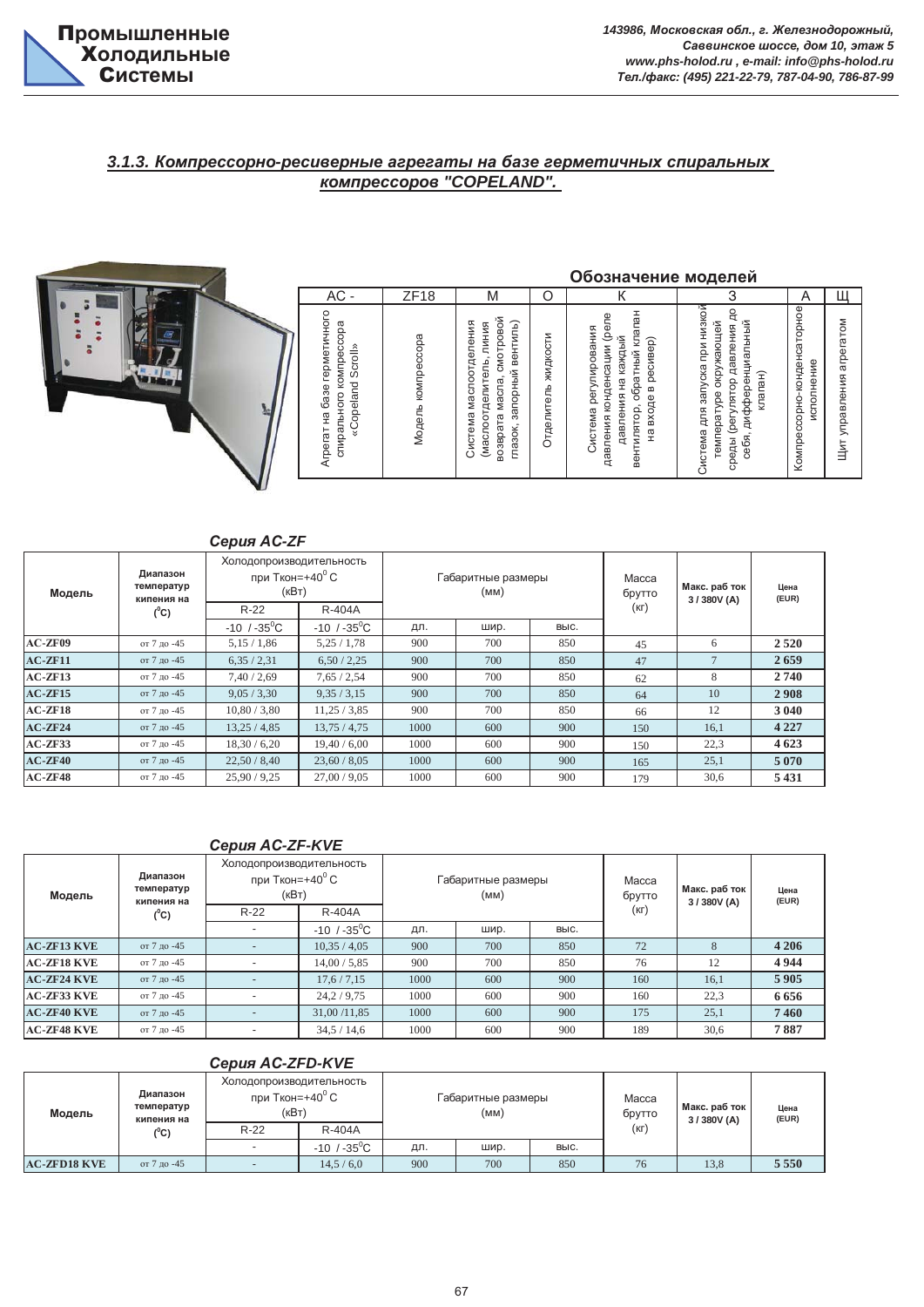## *ɋɟɪɢɹ Ⱥɋ-ZS*

| Модель    | Диапазон<br>температур<br>кипения на | Холодопроизводительность<br>при Ткон=+40 $\mathrm{^0}$ С<br>(KBT) |                 |      | Габаритные размеры<br>(MM) |      | Macca<br>брутто | Макс. раб ток<br>3/380V(A) | Цена<br>(EUR) |
|-----------|--------------------------------------|-------------------------------------------------------------------|-----------------|------|----------------------------|------|-----------------|----------------------------|---------------|
|           | $(^0C)$                              | $R-22$                                                            | R-404A          |      |                            |      |                 |                            |               |
|           |                                      | 0 $/ -10^{0}C$                                                    | 0 $/ -10^{0}$ C | дл.  | шир.                       | BЫC. |                 |                            |               |
| $AC-ZS21$ | от 7 ло -30                          | 7,10/4,95                                                         | 7,60/5,25       | 900  | 700                        | 850  | 45              | 6                          | 2088          |
| $AC-ZS26$ | от 7 до -30                          | 8,80/6,10                                                         | 9,45/6,50       | 900  | 700                        | 850  | 47              | $\overline{7}$             | 2 2 7 5       |
| $AC-ZS30$ | от 7 до -30                          | 10,10/7,05                                                        | 11,05/7,65      | 900  | 700                        | 850  | 62              | 8                          | 2402          |
| $AC-ZS38$ | от 7 до -30                          | 12,45/8,65                                                        | 13,70/9,40      | 900  | 700                        | 850  | 64              | 10                         | 2 5 3 6       |
| $AC-ZS45$ | от 7 до -30                          | 15,00/10,35                                                       | 16,30/11,15     | 900  | 700                        | 850  | 66              | 12                         | 2775          |
| $AC-ZS56$ | от 7 до -30                          | 18,40 / 12,75                                                     | 19,80/13,60     | 1000 | 600                        | 900  | 150             | 15,4                       | 3672          |
| $AC-ZS75$ | от 7 до -30                          | 24.40 / 16.80                                                     | 27,60/19,00     | 1000 | 600                        | 900  | 150             | 21,7                       | 4 1 8 5       |
| $AC-ZS92$ | от 7 до -30                          | 32,50/22,60                                                       | 34,00/23,40     | 1000 | 600                        | 900  | 165             | 25,1                       | 4 6 0 5       |
| $AC-ZS11$ | от 7 до -30                          | 36,50/25,30                                                       | 39,00 / 27,30   | 1000 | 600                        | 900  | 179             | 29,9                       | 5 1 2 5       |

#### Серия AC-ZB

| Модель         | Диапазон<br>температур<br>кипения на | Холодопроизводительность<br>при Ткон=+40 $\mathrm{^{\circ}C}$ |                 |      | Габаритные размеры<br>(MM) |      | Macca<br>брутто | Макс. раб ток<br>3/380V(A) | Цена<br>(EUR) |
|----------------|--------------------------------------|---------------------------------------------------------------|-----------------|------|----------------------------|------|-----------------|----------------------------|---------------|
|                | $(^0C)$                              | $R-22$                                                        | R-404A          |      |                            |      | (KL)            |                            |               |
|                |                                      | 0 $/ -10^{0}C$                                                | 0 $/ -10^{0}$ C | дл.  | шир.                       | выс. |                 |                            |               |
| $AC-ZB15$      | от 10 до -30                         | 5,30/3,60                                                     | 5,50/3,65       | 900  | 700                        | 850  | 40              | 11,4                       | 2 3 2 3       |
| $AC$ - $ZB19$  | от 10 до -30                         | 5,95/4,00                                                     | 6,65/4,50       | 900  | 700                        | 850  | 40              | 13,1                       | 2 3 5 2       |
| $AC$ - $ZB21$  | от 10 до -30                         | 7,55/5,15                                                     | 8,10/5,50       | 900  | 700                        | 850  | 45              | 13,1                       | 2 3 6 9       |
| $AC$ - $ZB26$  | от 10 до -30                         | 8,35/5,60                                                     | 9,35/6,35       | 900  | 700                        | 850  | 47              | 16,2                       | 2518          |
| $AC$ - $ZB30$  | от 10 до -30                         | 9,80/6,10                                                     | 11,05/7,50      | 900  | 700                        | 850  | 62              | 16,4                       | 2604          |
| $AC$ - $ZB38$  | от 10 до -30                         | 12,40/8,10                                                    | 13,70/9,30      | 900  | 700                        | 850  | 64              | 17,9                       | 2722          |
| $AC$ - $ZB$ 45 | от 10 до -30                         | 15,10/10,35                                                   | 16.10 / 10.95   | 900  | 700                        | 850  | 66              | 18,7                       | 2864          |
| $AC$ - $ZB50$  | от 10 до -30                         | 17,4/11,7                                                     | 18,6/12,4       | 900  | 700                        | 850  | 90              | 14,6                       | 3492          |
| $AC$ - $ZB58$  | от 10 до -30                         | 19,6/13,0                                                     | 20,6/13,9       | 1000 | 600                        | 900  | 150             | 15,4                       | 3639          |
| $AC$ - $ZB66$  | от 10 до -30                         | 22,2/15,1                                                     | 23,1/15,7       | 1000 | 600                        | 900  | 150             | 17,5                       | 3847          |
| $AC-ZB76$      | от 10 до -30                         | 26,2/17,8                                                     | 27.3 / 18.5     | 1000 | 600                        | 900  | 150             | 20,4                       | 4 0 9 0       |
| $AC-ZB95$      | от 10 до -30                         | 32,1/21,6                                                     | 33,6/22,7       | 1000 | 600                        | 900  | 165             | 28,2                       | 4 4 6 3       |
| $AC$ - $ZB114$ | от 10 до -30                         | $38.5/-$                                                      | 40.5 / 27.0     | 1000 | 600                        | 900  | 179             | 33,3                       | 4866          |
| $AC$ - $ZB220$ | от 10 до -30                         |                                                               | 80,7/54,8       | 1000 | 600                        | 900  | 190             | 62,5                       | 8 3 2 7       |

# *ɋɟɪɢɹ Ⱥɋ-ZBD*

| Модель         | Холодопроизводительность<br>Диапазон<br>при Ткон=+40 $^{\rm o}$ С<br>температур<br>кипения на<br>$R-22$<br>R-404A |                 |                 |      | Габаритные размеры<br>(MM) |      | Macca<br>брутто | Макс. раб ток<br>3/380V(A) | Цена<br>(EUR) |
|----------------|-------------------------------------------------------------------------------------------------------------------|-----------------|-----------------|------|----------------------------|------|-----------------|----------------------------|---------------|
|                | $(^0C)$                                                                                                           | 0 $/ -10^{0}$ C |                 |      |                            | BЫC. | $(K \Gamma)$    |                            |               |
|                |                                                                                                                   |                 | 0 $/ -10^{0}$ C | ДЛ.  | шир.                       |      |                 |                            |               |
| $AC$ - $ZBD21$ | от 10 до -30                                                                                                      | 7,55/5,15       | 8,10/5,50       | 900  | 700                        | 850  | 45              | 13,1                       | 2647          |
| $AC$ - $ZBD30$ | от 10 до -30                                                                                                      | 10,1/6,9        | 15,5/10,3       | 900  | 700                        | 850  | 62              | 7.9                        | 3012          |
| $AC$ - $ZBD38$ | от 10 до -30                                                                                                      | 12,40/8,10      | 13,70/9,30      | 900  | 700                        | 850  | 64              | 17,9                       | 3 1 5 1       |
| $AC$ - $ZBD45$ | от 10 до -30                                                                                                      | 14,9/10,2       | 10,6/7,2        | 900  | 700                        | 850  | 66              | 11,4                       | 3 3 2 6       |
| $AC$ - $ZBD58$ | от 10 до -30                                                                                                      | 19,6/13,0       | 20,6/13,9       | 1000 | 600                        | 900  | 150             | 15,4                       | 4 2 2 5       |
| $AC$ - $ZBD76$ | от 10 до -30                                                                                                      | 26,2/17,8       | 27.3 / 18.5     | 1000 | 600                        | 900  | 150             | 20,4                       | 4806          |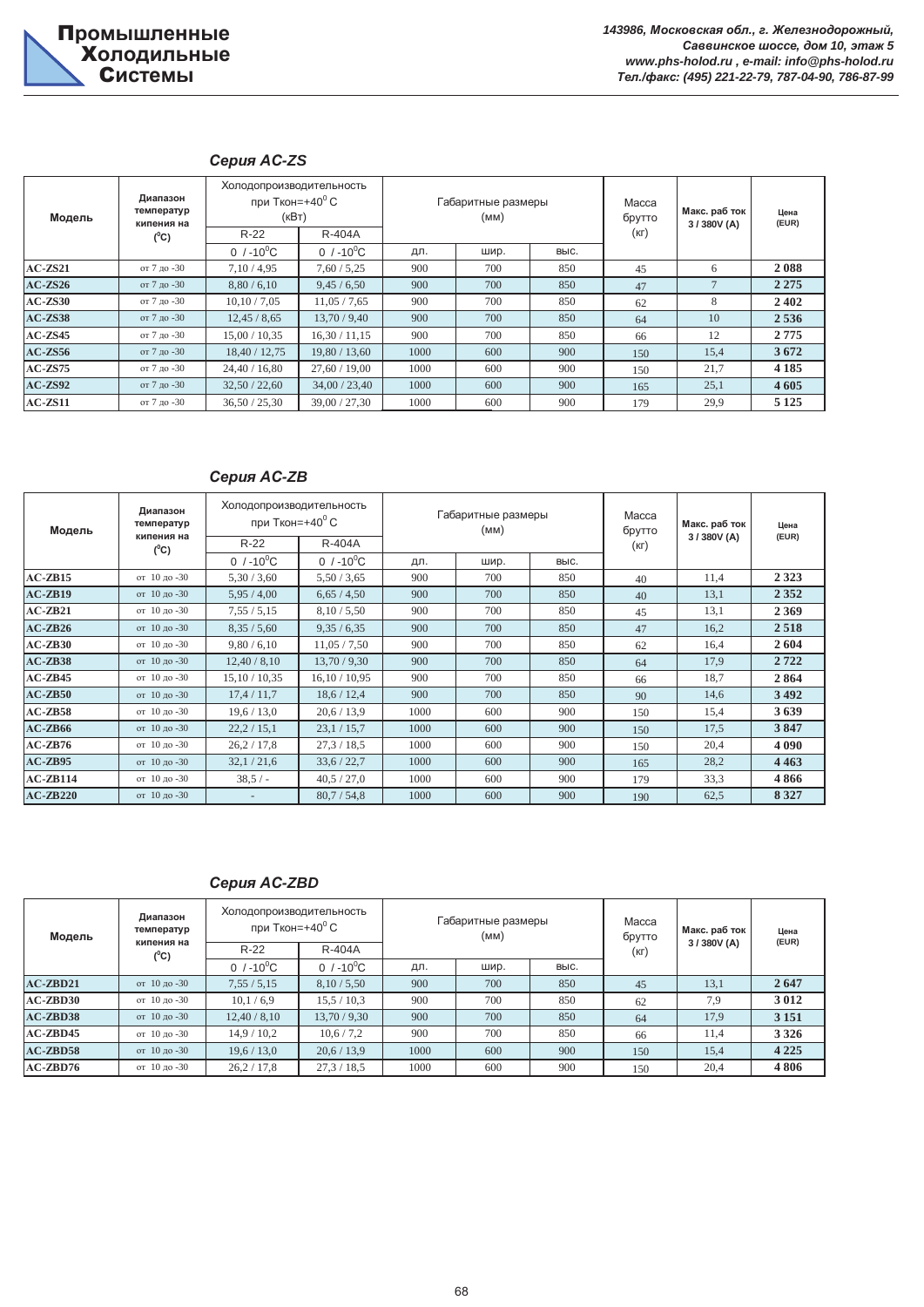| Модель          | Диапазон<br>температур<br>кипения на<br>$(^0C)$ | Холодопроизводительность<br>при Ткон=+40 $\mathrm{^0}$ С |                                  |      | Габаритные размеры<br>(MM) |      | Macca<br>брутто | Макс. раб ток<br>3/380V (A) | Цена<br>(EUR) |  |
|-----------------|-------------------------------------------------|----------------------------------------------------------|----------------------------------|------|----------------------------|------|-----------------|-----------------------------|---------------|--|
|                 |                                                 | $R-22$<br>0 $/ -10^{0}$ C                                | <b>R-407A</b><br>0 $/ -10^{0}$ C | ДЛ.  | шир.                       | выс. | (кг)            |                             |               |  |
| $AC-ZR90$       | от 12.5 до -20                                  | 18,0/12,2                                                | 17,5/11,2                        | 1000 | 600                        | 900  | 141             | 17                          | 3610          |  |
| $AC-ZR94$       | от 12,5 до -20                                  | 19,8/13,1                                                | 19,5/12,8                        | 1000 | 600                        | 900  | 141             | 17                          | 3 3 3 7       |  |
| $AC-ZR11$       | от 12.5 до -20                                  | 22,3/15,1                                                | 21,3/14                          | 1000 | 600                        | 900  | 145             | 20                          | 4 0 8 4       |  |
| <b>AC-ZR108</b> | от 12,5 до -20                                  | 22,4/15,3                                                | 21,7/14,3                        | 1000 | 600                        | 900  | 145             | 20                          | 3735          |  |
| $AC-ZR12$       | от 12.5 до -20                                  | 25,8/17,5                                                | 24,8 / 16,4                      | 1000 | 600                        | 900  | 150             | 22                          | 4 3 0 1       |  |
| $AC-ZR125$      | от 12,5 до -20                                  | 26,4/18,0                                                | 25,4/16,7                        | 1000 | 600                        | 900  | 150             | 22                          | 3929          |  |
| $AC-ZR144$      | от 12,5 до -20                                  | 29,8/20,3                                                | 29.1 / 18.9                      | 1000 | 600                        | 900  | 155             | 27                          | 4 0 6 8       |  |
| $AC-ZR16$       | от 12,5 до -20                                  | 31,7/21,4                                                | 30,5/20,2                        | 1000 | 600                        | 900  | 155             | 27                          | 4657          |  |
| <b>AC-ZR160</b> | от 12,5 до -20                                  | 32,7/21,9                                                | 31,6/19,7                        | 1000 | 600                        | 900  | 155             | 27                          | 4 2 4 1       |  |
| $AC-ZR19$       | от 12,5 до -20                                  | 38,6/26,2                                                | 37,1/24,6                        | 1000 | 600                        | 900  | 179             | 32                          | 5 1 7 1       |  |
| <b>AC-ZR190</b> | от 12,5 до -20                                  | 38,8/25,8                                                | 37,1/24,0                        | 1000 | 600                        | 900  | 179             | 32                          | 4598          |  |
| $AC-ZR250$      | от 12,5 до -20                                  | 50,4/34,5                                                | 49,4/32,5                        | 1000 | 600                        | 1300 | 231             | 41                          | 6388          |  |
| <b>AC-ZR310</b> | от 12,5 до -20                                  | 62,5/42,0                                                | 62,0/40,1                        | 1000 | 600                        | 1300 | 291             | 50                          | 7543          |  |
| <b>AC-ZR380</b> | от 12,5 до -20                                  | 77,7/53,5                                                | 76.9 / 49.6                      | 1000 | 600                        | 1300 | 302             | 60                          | 8 2 8 9       |  |

#### *ɋɟɪɢɹ Ⱥɋ-ZR*

Компрессор Copeland Scroll со встроенной тепловой защитой INT 69 (для моделей с кодом эл. двигателя TWD)

Датчик нагнетания (для моделей с кодом эл. двигателя TFD)

Нагреватель картера компрессора

Защитное сдвоенное реле отключения компрессора по низкому и высокому давлению

Ресивер с вентилями на входе и на выходе и плавкая вставка

Смотровое стекло на жидкостной магистрали

Система впрыска(только для моделей серии АС-ZF)

Фильтр на жидкостную и газовую линии

Теплообменник (только для AC-ZE-KVE)

| Агрегаты                                                              |     |     | Цена<br>(EUR) |                          |      |    |            |           |        |  |  |  |
|-----------------------------------------------------------------------|-----|-----|---------------|--------------------------|------|----|------------|-----------|--------|--|--|--|
|                                                                       | M   |     | IX.           |                          | $3*$ | A  | Ш без вент | Ш с вент. | Щ Dig  |  |  |  |
| AC-ZF09, AC-ZS21, AC-ZB(15-21), AC-ZR(22-34)                          | 210 | 96  | 92            | $\overline{\phantom{a}}$ | 176  | ** | 450        | 450       | $+500$ |  |  |  |
| AC-ZF(11-18), AC-ZS(26-45), AC-ZB(26-45), AC-ZBD(21-45), AC-ZR(40-72) | 239 | 140 | 128           | $\overline{\phantom{a}}$ | 176  | ** | 450        | 450       | $+500$ |  |  |  |
| AC-ZF(24), AC-ZF(24)-EVI, AC-ZS(56), AC-ZB(50-56), AC-ZR(81)          | 239 | 140 | 167           | 632                      | 176  | ** | 485        | 543       | $+500$ |  |  |  |
| AC-ZF(33), AC-ZF(33)-EVI, AC-ZS(75), AC-ZB(58-76) AC-ZR(90-144)       | 239 | 140 | 167           | 632                      | 176  | 米米 | 485        | 612       | $+500$ |  |  |  |
| AC-ZF(40), AC-ZF(40)-EVI, AC-ZS(92), AC-ZB(92-95), AC-ZR(160)         | 268 | 147 | 304           | 676                      | 182  | ** | 832        | 1005      |        |  |  |  |
| AC-ZF(48), AC-ZF(48)-EVI, AC-ZS(11), AC-ZB(11-114), AC-ZR(190-250)    | 268 | 147 | 304           | 676                      | 182  | ** | 832        | 1005      |        |  |  |  |
| $AC-ZB(220)$ , $AC-ZR(310-380)$                                       | 375 | 575 | 378           | 1286                     | 239  | ** | 1109       | 1501      |        |  |  |  |

\* - в данной опции используется регулятор давления "до себя", устанавливаемый после конденсатора (установка данного рагулятора возможна, если конденсаторная и испарительная часть имеют соизмеримые объемы)

\*\* - данная опция подбирается индивидуально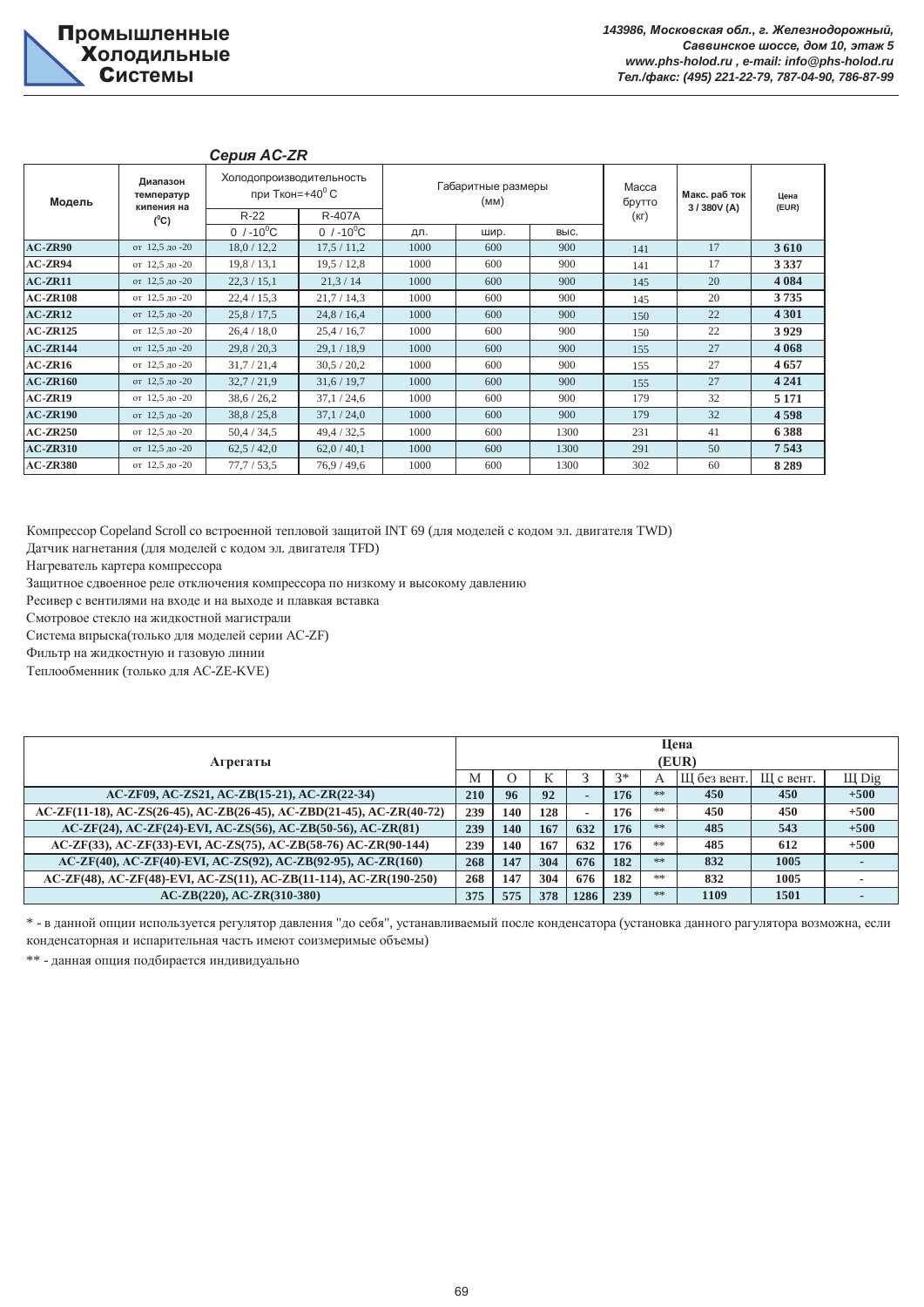# 3.1.4. Компрессорно-ресиверные агрегаты на базе полугерметичных винтовых  $$



#### **Базовая комплектация агрегата**

1. Компрессор Bitzer со встроенной тепловой защитой INT69VSY или

INT389R. Оснащен запорными вентилями на нагнетании и всасывании.

- 2. Ресивер с вентилями входа и выхода, с предохранительным клапаном
- низкому давлению 3. Защитное сдвоенное реле отключения компрессора по высокому и
- 4. Маслоотделитель. Оснащен электроТЭНами с термостатом,
- предохранительным клапаном.
- 5. Фильтр на жидкостную линию и на всасывание 6. Масляный фильтр, смотровое стекло на масляную линию, соленоидный вентиль на масло, реле протока ОFC, шаровый вентиль.
- 7. Манометры высокого и низкого давления.
- 8. Регулятор давления "до себя"
- 9. Система экономайзера
- 10. Обратные клапаны газовый и жилкостной
- 11. Шаровый вентиль и смотровое стекло на жидкостную линию
- 12, Байпас горячего газа в ресивер (дифференциальный клапан)
- 13. Шаровые вентили на вход и выход маслоохладителя (для HSN)

# Расшифровка обозначения модели агрегата

**HSN5343-20** - <u>**O** -  $\mu$  - B - S - X</u> **AB** - **HSN5343-20 1** 2 3 4 5 6 7 5 - Вентиль перед фильтром на всасывание 1 - Агрегат винтовой 2 - Модель компрессора 6 - Байпас масла 3 - Отделитель жидкости 7 - Регулятор скорости вращения вентиляторов маслоохладителя 4 - Щит управления  $I$ **идравлическая схема агрегата** Манометр Репе давления Манометр HUSKO20 сдвоенное 6 **высокого** Всасывание давления дляпения Маслоотделитель 界 中 Регулятор давления "до Фильтр себя" газовый Обратный клапан Компрессор Bitzer 2030 AHI